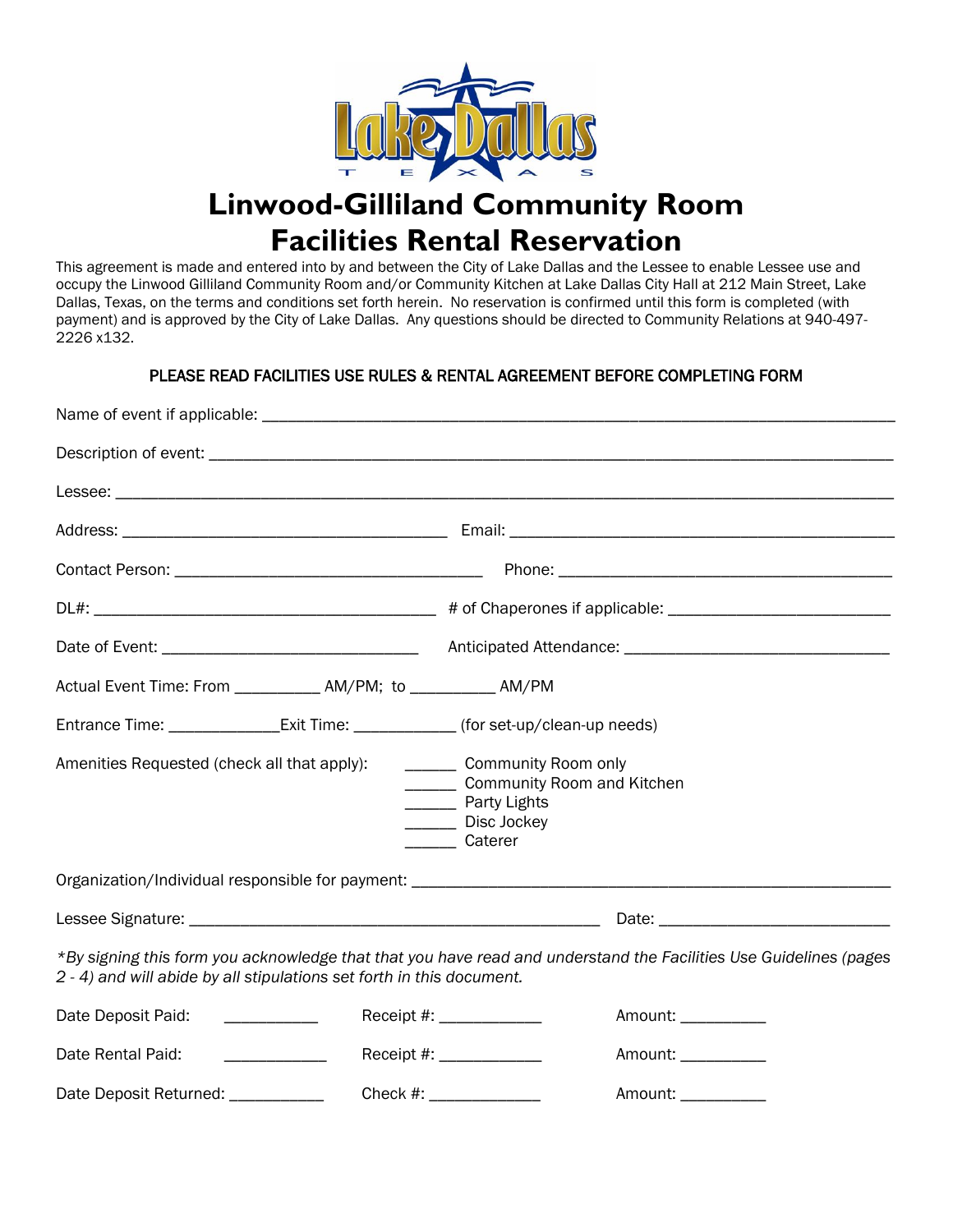

# **Facilities Use Rules and Rental Agreement**

Please complete the Facility Rental Reservation Forms and return it with the appropriate signature and fee to:

City of Lake Dallas Fax: 940-497-4485 Lake Dallas, TX 75065

Community Relations **Phone: 940-497-2226 x132** 212 Main Street Email: specialevents@lakedallas.com

## RESERVATION AND PAYMENT POLICIES

- 1. All arrangements for Community Room use must be made through the City of Lake Dallas at least two weeks in advance of the event's scheduled date. Reservations will be taken no more than 3 months in advance and will be taken based on room availability. Phone-in reservations will be held for 48 hours.
- 2. The scheduling of activities and recreational programs sponsored by the City of Lake Dallas shall always take precedence concerning the facility use.
- 3. The responsible party must be at least 25 years of age.
- 4. Payment of the deposit in full must be received within 48 hours for a permanent reservation. The deposit fee is due a minimum of two weeks in advance of the reservation and the hourly rental fee is due a minimum of one week in advance of the reservation. Once the request is approved or denied, a copy of the rental form and a statement of charges will be returned to the applicant. The City of Lake Dallas reserves the right to accept or reject any rental requests.
- 5. After the event, the deposit will be returned to the lessee less the floor-cleaning fee if no policies have been violated.
- 6. If reservation is cancelled within seven days of the reservation date, deposit will not be refunded. A \$30 administrative fee will be deducted from deposit for all reservation cancellations requested more than one week prior to reservation date. Reservation date may be changed without loss of deposit if the room is available. Refunds will not be given when less time is used than the scheduled rental.
- 7. If deposit or rental fee is paid by a check with insufficient funds, reservations will be cancelled and a \$30 administrative fee with be charged.
- 8. The front lobby of City Hall is not part of any room rental. It may only be used with prior written permission. Hallways adjacent to the Community Room and the restrooms are part of the room rental.
- 9. The renter will not charge an admission fee nor attempt to raise funds without prior authorization by the City of Lake Dallas.

#### RENTAL POLICIES

- 1. Set-up and clean-up time shall be included in the rental time.
- 2. Persons using the facility agree to leave the building in the same or improved condition that existed prior to their usage with the exception of clean floors.
- 3. The City does not furnish any utensils, plates, cups, serving dishes, tablecloths, or other equipment.
- 4. Existing party lights are for public use only if there is a professional DJ on site. Decorations may be used on tables only. No tape, tacks, or staples may be used on the walls or ceilings.
- 5. The throwing of rice, confetti, wheat, birdseed, or similar material is prohibited. Any materials, powders or flaked for use on any floor in the City Hall are prohibited.
- 6. The City will not be liable for damage, injury or loss to persons or property that may occur during the occupancy of the facility.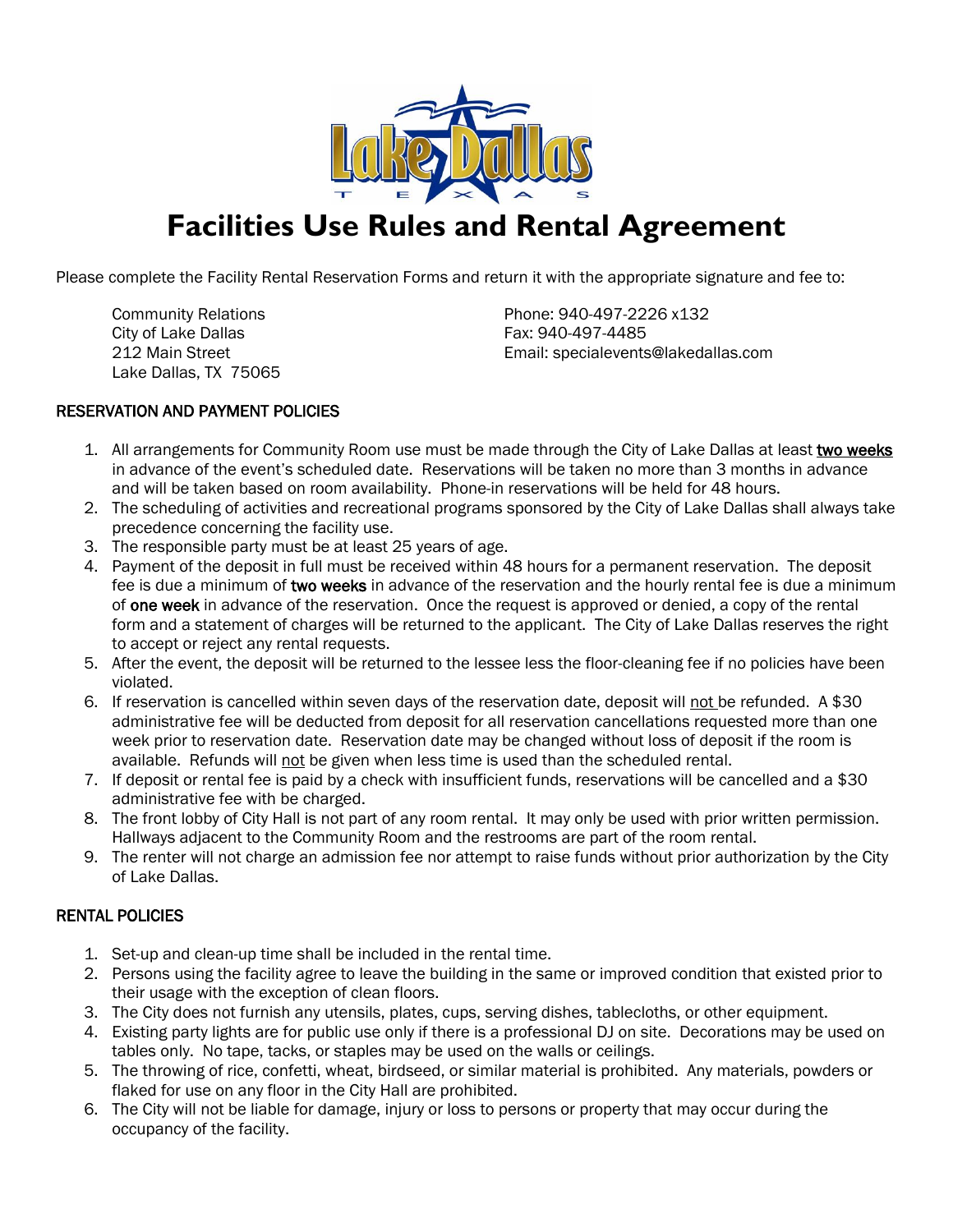- 7. The renter agrees to comply with all city, state, and federal laws. A rental may be terminated at any time if center policies or procedures are not followed.
- 8. Renter is responsible for the behavior of all participants. The City of Lake Dallas, through its officers or agents, reserves the right to request participants to leave immediately or terminate a rental when participants act inappropriately (fighting, abusive language, destructive, etc). Inappropriate behavior could also result in loss of deposit.
- 9. Renter agrees to provide a minimum of 3 adult chaperones, parents or adults, at least 25 years of age, for the first 25 adolescents (under age 18) and one additional chaperone for each 25 additional adolescent guests. Chaperones must be present and remain throughout the entire function. Only adults, at least 25 years of age, will be allowed to make room reservations.
- 10. The City of Lake Dallas reserves the right to require the applicant, when it is deemed necessary, to provide liability insurance and/or another medium to protect the property.
- 11. Facility users wishing to use caterers will be required to make their own arrangements and pay for all incurred expenses for these services.
- 12. For your safety and protection, the community room and community kitchen are monitored with video cameras.

## **RESTRICTIONS**

- 1. Renters must be out of the building by their contract ending time. Renters failing to vacate the building by the end of their rental period will forfeit their deposit.
- 2. For insurance purposes, the fryer in the community kitchen is not available for public use.
- 3. For safety reasons, children under 12 are not allowed in the kitchen.
- 4. Alcoholic beverages are not allowed on the premises (Lake Dallas Municipal Code Sec. 14-94).
- 5. Open flames or lighted candles are not allowed with the exception of birthday candles.
- 6. Smoking is not allowed in the building.

## CLEAN-UP

- 1. All leftover food and beverages should either be removed or placed in garbage containers.
- 2. All set-up of tables and chairs will be done by the reserving party and must be cleaned and stored properly at the conclusion of the rental. Sitting or standing on tables is not allowed.
- 3. The renter will be responsible for cleaning: cabinets, counter tops, tables, chairs and any spills. Community kitchen appliances, if used, must be cleaned in accordance with the cleaning instructions for that appliance found in the operating manual.
- 4. Cleaning supplies such as dish detergent, washcloths, towels, etc. must be provided by the rental group.
- 5. After the room has been inspected, the deposit will be refunded less the floor-cleaning fee. The deposit will not be returned if the facility is damaged, or rental rules are not followed. Renter is also financially responsible for damages exceeding amount of deposit.
- 6. Rental groups must remove all personal equipment and supplies at the end of their rental. Unless specific arrangements have been made, all items left behind after an event become property of the City of Lake Dallas.